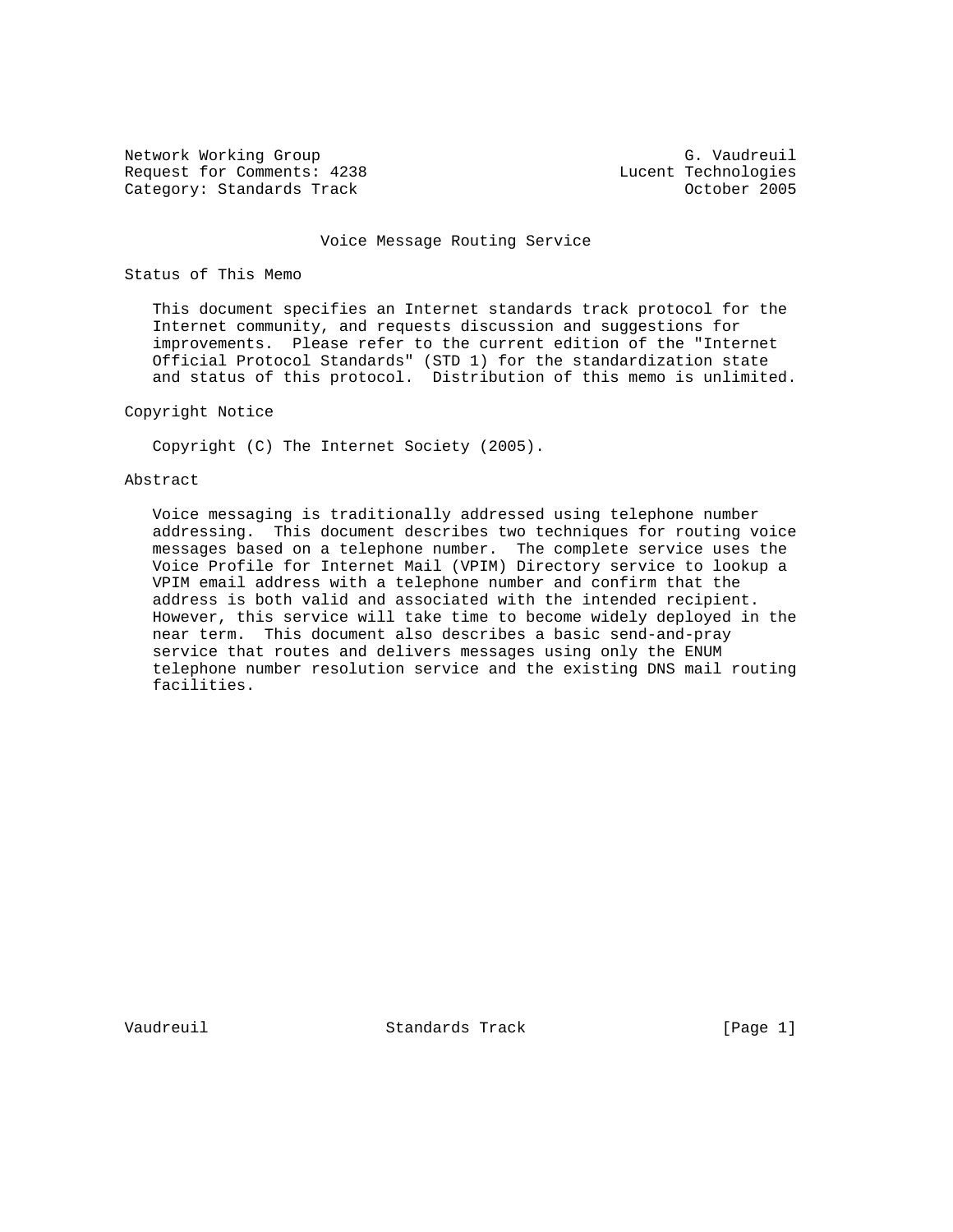Table of Contents

|   | 2.1. Specification of Service "E2U+VPIM:LDAP" 3    |
|---|----------------------------------------------------|
|   |                                                    |
|   |                                                    |
|   |                                                    |
|   | 3.1. Specification of Service "E2U+VPIM:Mailto:" 5 |
|   |                                                    |
|   |                                                    |
|   |                                                    |
|   |                                                    |
|   |                                                    |
|   |                                                    |
|   |                                                    |
|   |                                                    |
| 5 |                                                    |
|   |                                                    |
|   |                                                    |
|   |                                                    |
|   |                                                    |

### 1. Design Goals

 This profile is intended to provide a range of functional capabilities for message routing based on one of two mechanisms. The most complete service should use the ENUM address resolution service to determine the VPIM directory, and then use LDAP to retrieve the VPIM-specific email address that will be used for message routing.

 The more basic send-and-pray message service uses only the ENUM service and MX records to route the message to the intended recipient's domain. The intelligence to further route the message to the intended recipient is placed within the message routing system of the recipient's domain.

 The basic mechanism may be used even when there is a VPIM directory service available. The basic service is useful when LDAP queries are not available, such as may be the case for disconnected mobile terminals or because of firewall or information security policies.

 The basic mechanism should facilitate the routing of VPIM messages to a suitable internal destination with a minimum of configuration. It is an important goal to avoid any content-processing to determine the nature of the message and its internal destination. At a minimum, it should be possible to establish a simple mail forwarding rule that

Vaudreuil Standards Track [Page 2]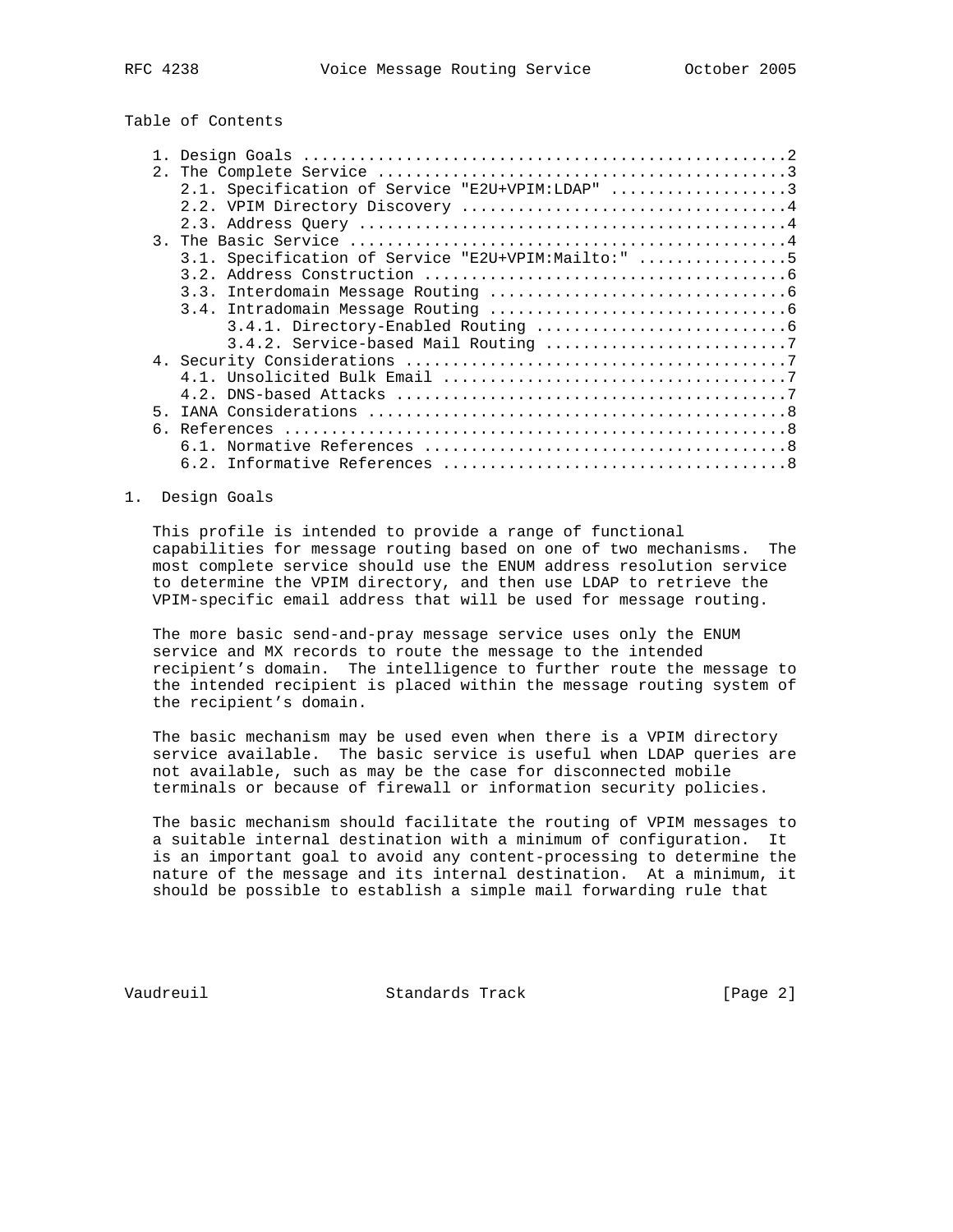sends all inbound VPIM messages to a designated system, while facilitating the routing of FAX, SMS, or other telephone-addressed messages to other potentially different systems.

 It is a goal that the mechanisms outlined in this document be extensible for all store-and-forward, telephone-number addressed messaging services.

 It is a goal that the VPIM directory discovery and VPIM directory query steps occur within the timing constraints for user interfaces in PSTN networks. 95% of the time, that constraint can be a two second response.

2. The Complete Service

 For the complete VPIM message routing service, the sending client SHOULD query the VPIM directory for the VPIM-specific email address. The client SHOULD use the ENUM service to retrieve the identity of the VPIM Directory to query. The client should then query that server for the email address and any additional attributes desired.

- 2.1. Specification of Service "E2U+VPIM:LDAP"
	- \* Service Name: E.164 to VPIM LDAP URL
	- \* URI Type: "LDAP:"
	- \* Type: VPIM
	- \* Subtype: LDAP
	- \* Functional Specification: See sections 3.2 through 3.3
	- \* Intended Usage: COMMON
	- \* Author: Greg Vaudreuil (gregv@ieee.org)
	- \* Security Considerations:
		- o Malicious Redirection

 One of the fundamental dangers related to any service such as this is that a malicious entry in a resolver's database will cause clients to resolve the E.164 into the wrong LDAP URL. The possible intent may be to cause the client to connect to a rogue LDAP server and retrieve (or fail to retrieve) a resource containing fraudulent or damaging information.

Vaudreuil Standards Track [Page 3]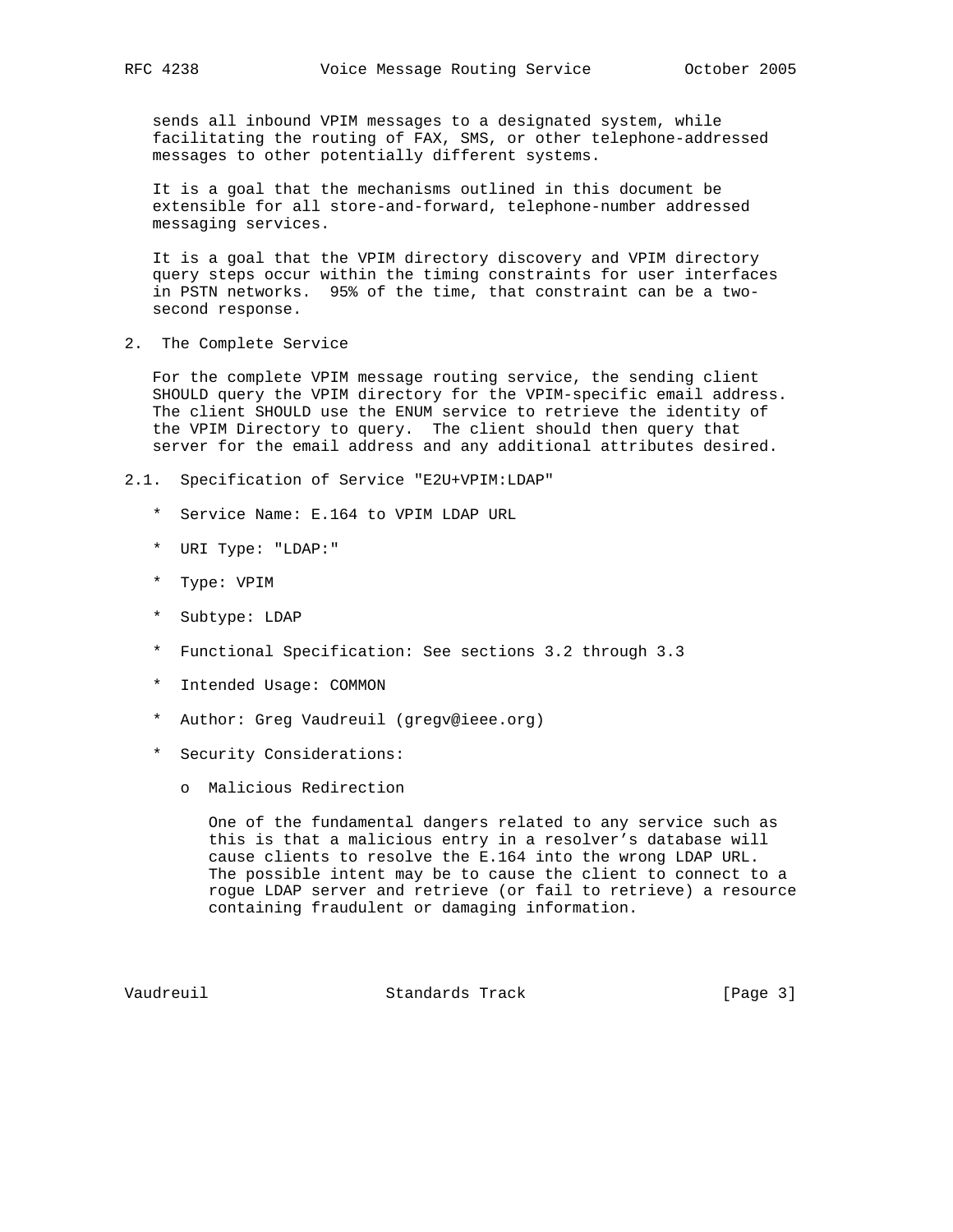o Denial of Service

 By removing the URL to which the E.164 maps, a malicious intruder may remove the client's ability to access the LDAP directory server.

### 2.2. VPIM Directory Discovery

 The VPIM directory server is found by using the ENUM protocol and querying for the VPIMDIR service associated with the telephone number of the recipient.

 The DNS query name is created as described by [ENUM]. The telephone number used for the directory location MAY contain additional sub address information as additional digits.

#### Example:

 Query: 2.1.2.1.5.5.5.3.1.6.1.e164.arpa Responses: IN NAPTR 10 10 "U" "E2U+VPIM:LDAP" \ "!^.\*\$!ldap://vdir1.Zcorp.com/telephoneNumber=\1!" .

 IN NAPTR 10 20 "U" " E2U+VPIM:LDAP" \ "!^.\*\$!ldap://vdir2.Zcorp.com/telephoneNumber=\1!" .

 It is recommended that VPIMDIR servers be deployed in a redundant configuration. NAPTR weight fields provide the ability to give two records indicating the same service and preference a different weight. The same weight can be specified for random distribution between the two servers. See [NAPTR-1, NAPTR-2, NAPTR-3, NAPTR-4]

2.3. Address Query

 Once the VPIM directory is discovered, the client SHOULD issue an LDAP query for the vPIMrFC822Mailbox, that is, the address that SHOULD be used as the value for both the RFC 822 To: field and the SMTP RCPT command. See [VPIMDIR].

3. The Basic Service

 The basic service relies upon NAPTR rewrite rules to mechanically construct a valid VPIM-specific email address. In the recipient's domain, the constructed address may be further routed using intradomain mail routing techniques.

Vaudreuil Standards Track [Page 4]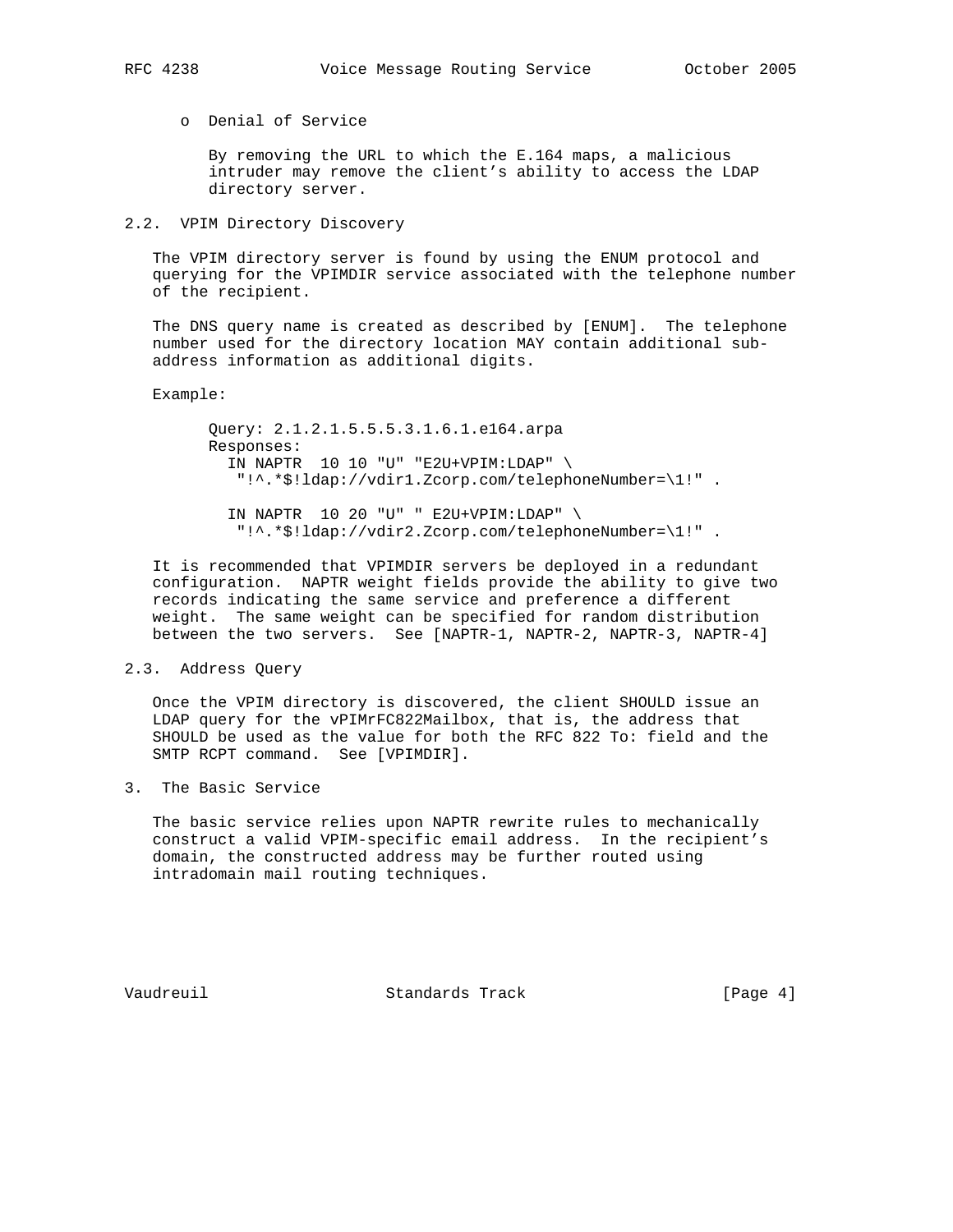To facilitate a full range of intradomain routing options, the constructed email address indicates that the message is a VPIM message. For ease of processing in the recipient's intradomain mail routing system, the indication that the message is a VPIM message SHOULD be in the domain name portion.

 Note that there is no assurance the constructed address is valid, nor that the constructed address corresponds to the intended recipient. Because no capabilities information is provided about the recipient, messages sent with this mechanism SHOULD be sent using only the media and content types of the VPIM V2 profile.

- 3.1. Specification of Service "E2U+VPIM:Mailto:"
	- \* Service Name: E.164 to VPIM MailTo: URL
	- \* URI Type: "Mailto:"
	- \* Type: VPIM
	- \* Subtype: MAILTO
	- \* Functional Specification: See sections 4.2 through 4.4
	- \* Intended Usage: COMMON
	- \* Author: Greg Vaudreuil (gregv@ieee.org)
	- \* Error Conditions:
		- o E.164 number not in the numbering plan
		- o E.164 number in the numbering plan, but no URLs exist for that number
		- o E2U+VPIM:Mailto Service unavailable
	- \* Security Considerations:
		- o Malicious Redirection

 One of the fundamental dangers related to any service such as this is that a malicious entry in a resolver's database will cause clients to resolve the E.164 into the wrong email URL. The possible intent may be to cause the client to send the information to an incorrect destination.

Vaudreuil Standards Track [Page 5]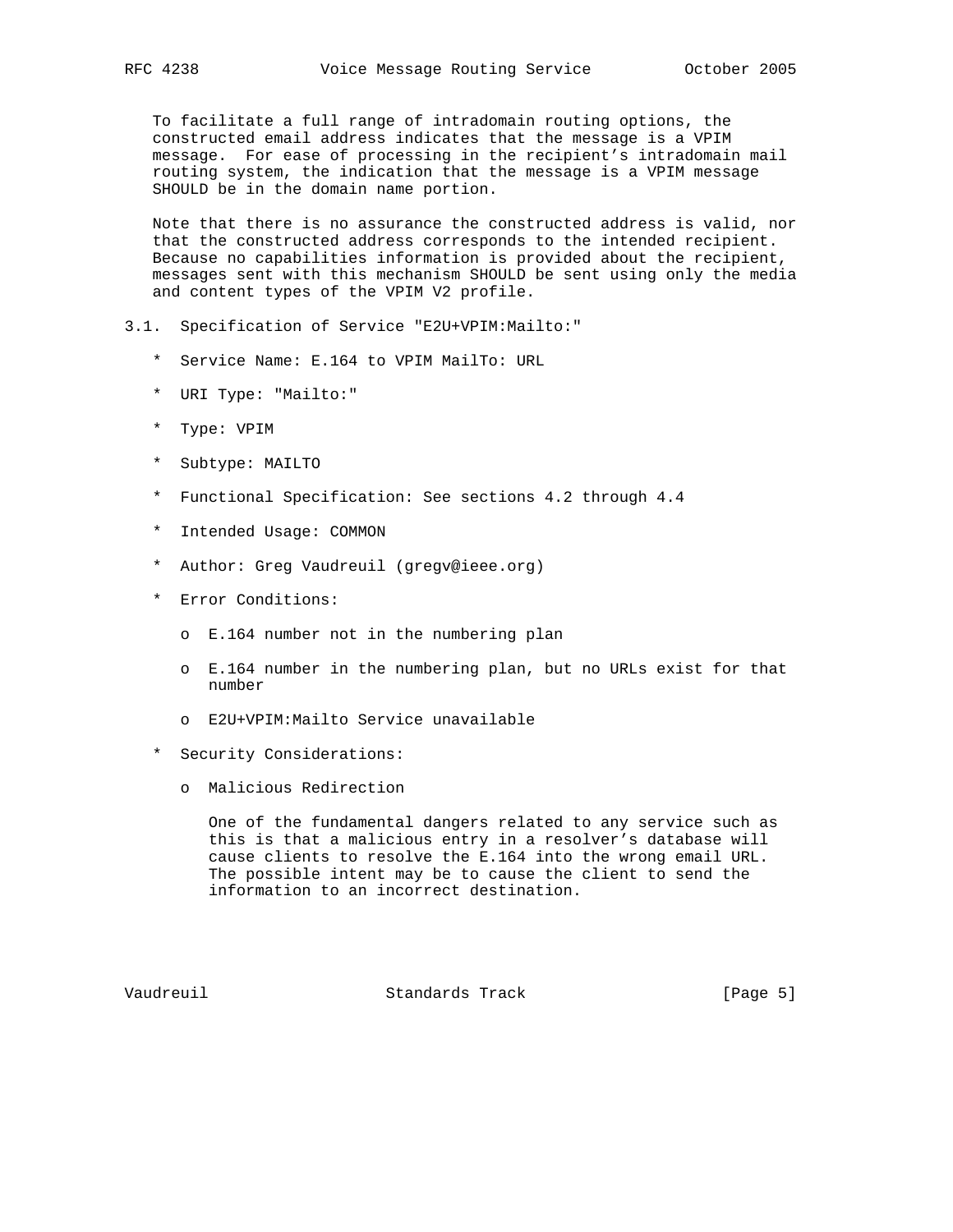o Denial of Service

 By removing the URL to which the E.164 maps, a malicious intruder may remove the client's ability to access the resource.

o Unsolicited Bulk Email

 The exposure of email addresses through the ENUM service provides a bulk mailer access to large numbers of email addresses where only the telephone number was previously known.

3.2. Address Construction

 Construct a VPIM email address using the address rewrite rules of the NAPTR records associated with the VPIM service.

3.3. Interdomain Message Routing

 The interdomain routing of a constructed VPIM address is mechanically indistinguishable from existing email routing. No changes to the infrastructure are required. The sending system consults the Domain Name System for an MX record corresponding to the domain name and forwards the message to the indicated system.

3.4. Intradomain Message Routing

 Within the recipient's domain, the message may be further routed to the appropriate messaging system. Two general mechanisms may be used to further route the message to the intended system within a network.

 Note: This section is strictly informational. The mechanisms for intradomain routing are an internal matter for the domain and do not affect the protocol. It is only necessary that the addresses created by the NAPTR rewrite rules have meaning to the domain advertising them. However, a convention for the creation and use of such addresses may be useful.

# 3.4.1. Directory-Enabled Routing

 Various proprietary directory mechanisms provide a means for an inbound mail router of the recipient's domain to send a message to the appropriate internal mail host. In many cases, the local part of the address is used to query for an internal mail address. That internal mail address is substituted for the SMTP RCPT address and used to deliver the message to the recipient mailbox. Note that the mailbox does not need to have any knowledge of the mechanically constructed telephone number-based address.

Vaudreuil Standards Track [Page 6]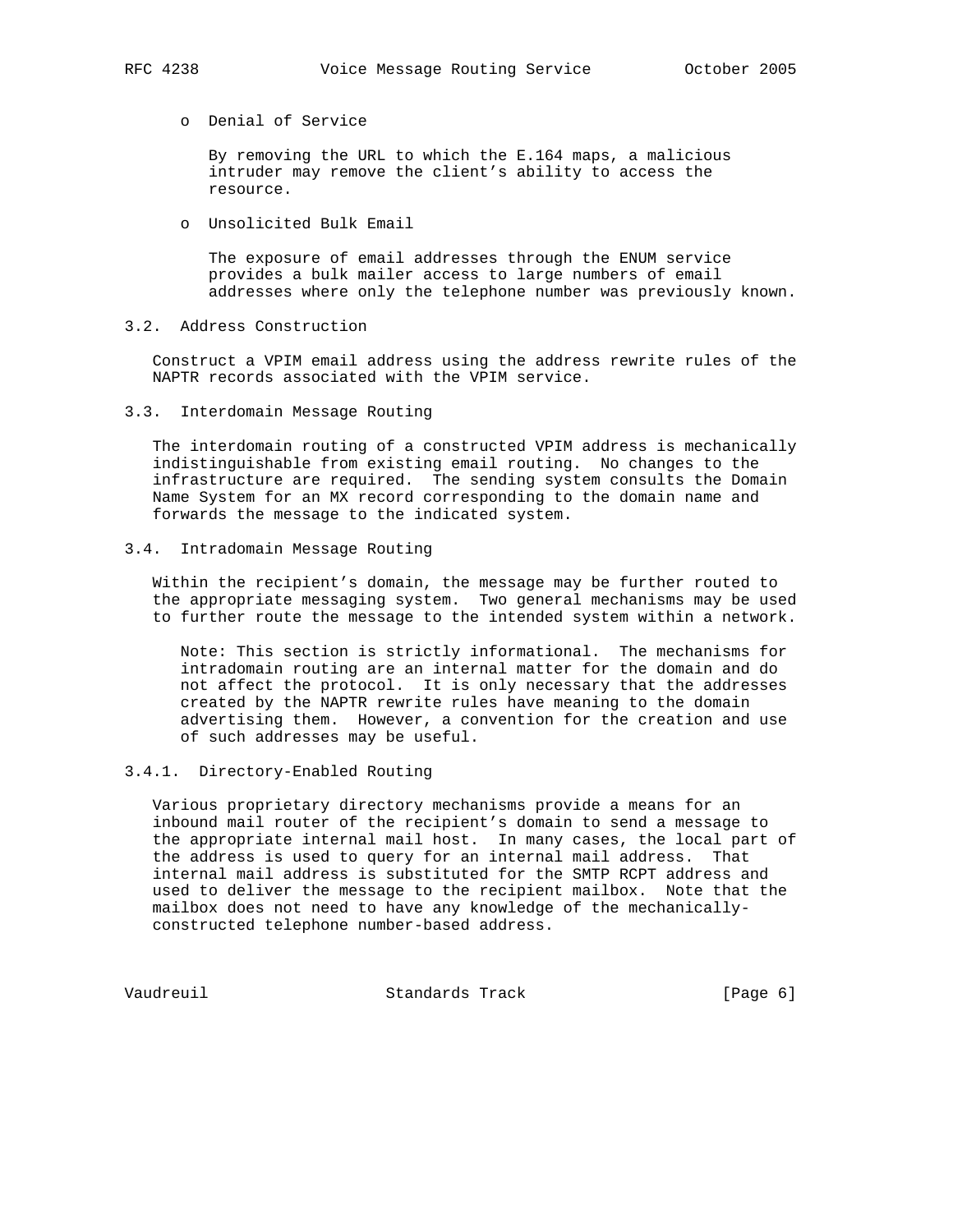Example address: +12145551212@sp.net

3.4.2. Service-based Mail Routing

 Alternately, a mail gateway may simply send all voice messages into a separate messaging system. That system may be a single voice messaging server or a service-specific gateway into a larger telephone number-based voice-messaging network.

 Such a mail gateway may be provisioned with a simple rule or small set of rules to forward all messages of a given service type to a pre-defined server. This rule would check for the service name "VPIM" as a prefix to the constructed domain name to reroute messages.

Example address: +12145551212@VPIM.sp.net

4. Security Considerations

 There is little information disclosed to the sender of the message that is not already disclosed using standard email protocols. The ability to use this protocol to probe for valid addresses is identical to the sending of test messages and waiting for a non delivery notification in return.

## 4.1. Unsolicited Bulk Email

 However, the use of ENUM records to create routable email addresses from telephone numbers provides bulk-emailers the capabilities to send email to a large set of recipients where only the telephone number is known or where telephone numbers are guessed.

# 4.2. DNS-based Attacks

 Both the complete and basic services rely upon the DNS to provide the information necessary to validate a recipient or send a message. The message sender is a casual, unauthenticated use of the indicated servers, and relies upon the DNS for accurate information. If the DNS is compromised, an attacker can redirect messages by providing a malicious email address or indicating a rogue directory with malicious LDAP URL's. Use of DNS Security protocols [DNSSEC] substantially reduces the risk of a domain being hijacked. If the E.164 zone is secured with DNSSEC, then the attack is precluded if the client can trust the key used to sign the zone. DNS security does not protect against the LDAP service being independently compromised. Further discussion on the risk to this LDAP service is provided in [VPIMDIR].

Vaudreuil Standards Track [Page 7]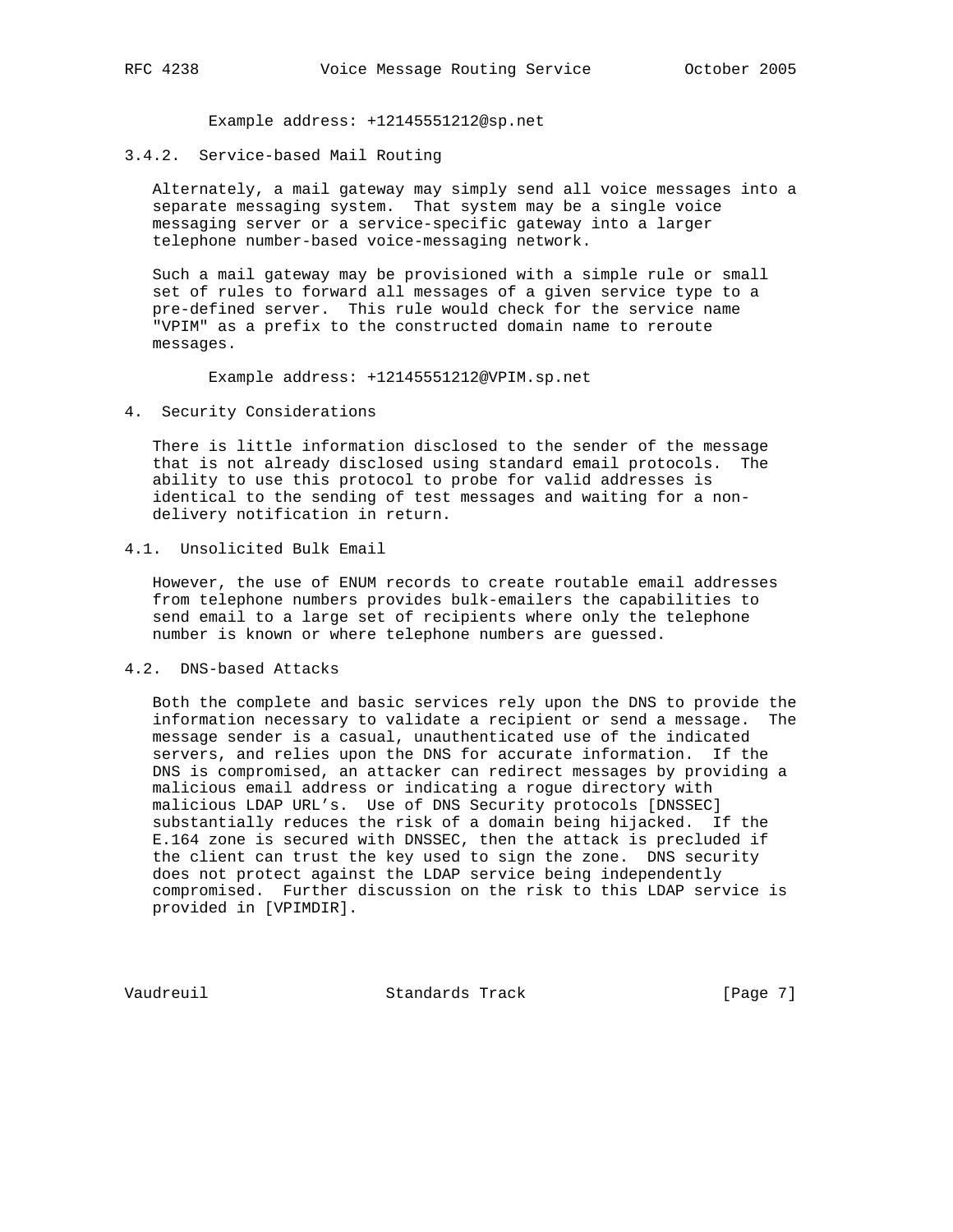# 5. IANA Considerations

 This specification registers the E2U+VPIM and E2U+Voice services according to the specifications and guidelines in RFC 3761 [ENUM] and the definitions in this document.

- 6. References
- 6.1. Normative References
	- [ENUM] Faltstrom, P. and M. Mealling, "The E.164 to Uniform Resource Identifiers (URI) Dynamic Delegation Discovery System (DDDS) Application (ENUM)", RFC 3761, April 2004.
	- [NAPTR-1] Mealling, M., "Dynamic Delegation Discovery System (DDDS) Part One: The Comprehensive DDDS", RFC 3401, October 2002.
	- [NAPTR-2] Mealling, M., "Dynamic Delegation Discovery System (DDDS) Part Two: The Algorithm", RFC 3402, October 2002.
	- [NAPTR-3] Mealling, M., "Dynamic Delegation Discovery System (DDDS) Part Three: The Domain Name System (DNS) Database", RFC 3403, October 2002.
	- [NAPTR-4] Mealling, M., "Dynamic Delegation Discovery System (DDDS) Part Four: The Uniform Resource Identifiers (URI)", RFC 3404, October 2002.
	- [VPIMDIR] Vaudreuil, G., "Voice Messaging Directory Service", RFC 4237, October 2005.
- 6.2. Informative References
	- [VPIMV2] Vaudreuil, G. and G. Parsons, "Voice Profile for Internet Mail - version 2 (VPIMv2)", RFC 3801, June 2004.
	- [DNSSEC] Arends, R., Austein, R., Larson, M., Massey, D., and S. Rose, "DNS Security Introduction and Requirements", RFC 4033, March 2005.

Vaudreuil Standards Track [Page 8]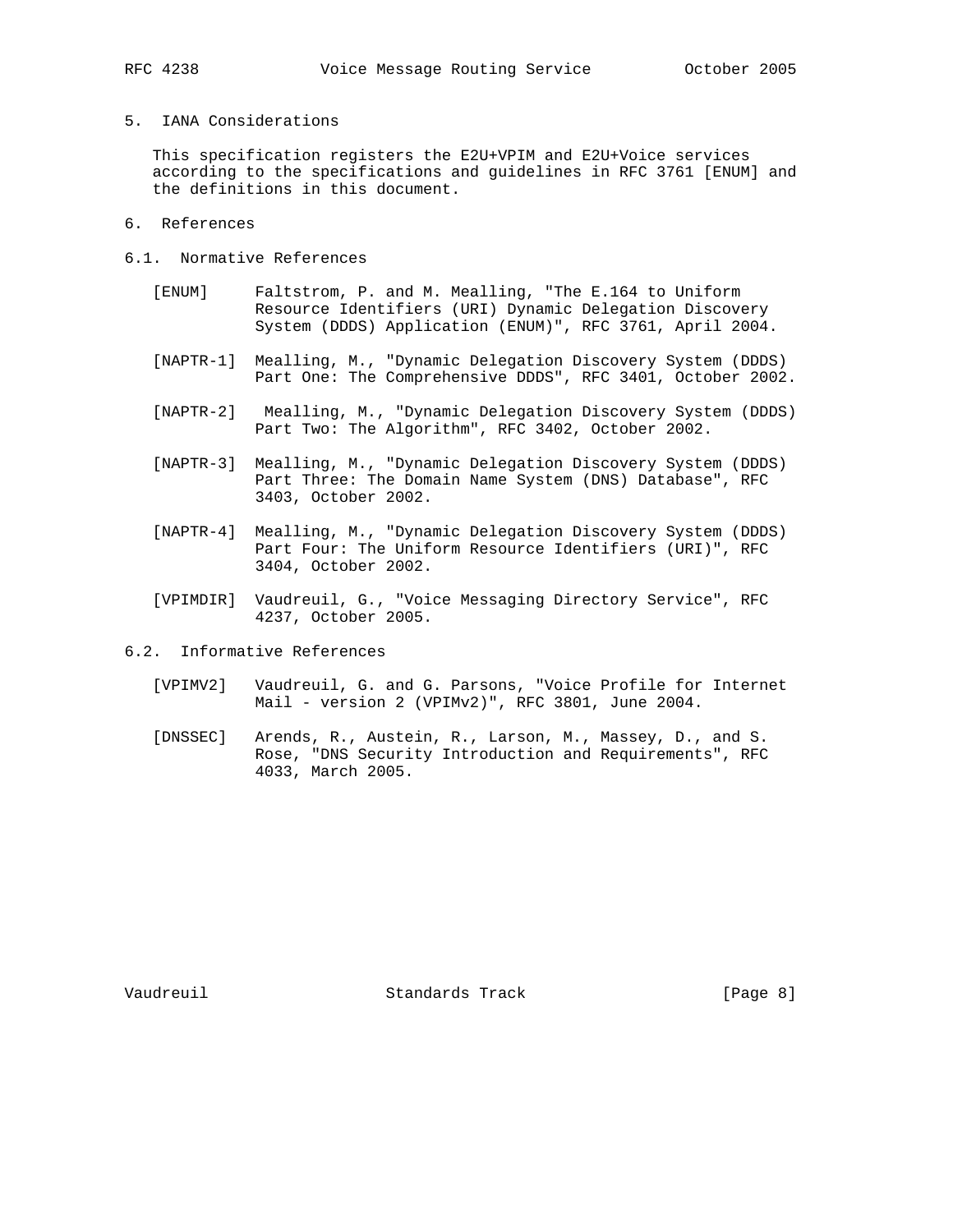Author's Address

 Please send comments on this document to the VPIM working group mailing list <vpim@ietf.org>.

 Gregory M. Vaudreuil Lucent Technologies 9489 Bartgis Ct Frederick, MD 21702

EMail: GregV@ieee.org

Vaudreuil Standards Track [Page 9]